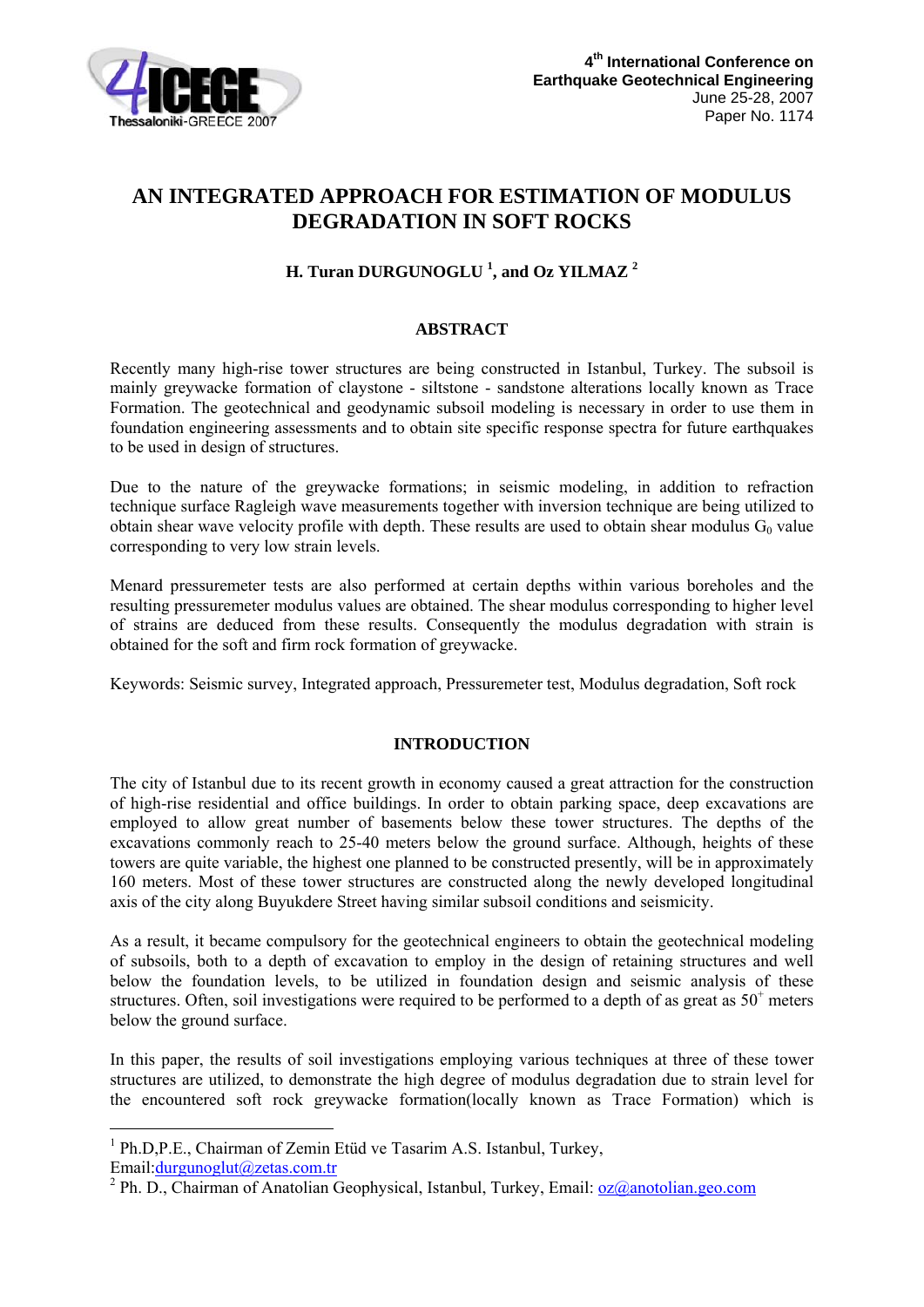lithologically alternating sandstone, siltstone and claystones with various degree of weathering and fracturing. Obviously, the extend of weathering and fracturing controls the mechanical properties and in fact geological observations do well agree with the results of measurements reflecting mechanical properties of the formation.

An integrated seismic survey employed at these sites as described later together with Menard pressuremeters performed within boreholes at various locations and depths, gave unique opportunity to obtain;

- geotechnical and geodynamical modeling of subsoil to great depths,
- the weathered zones and extend of fracturing by means of velocity contrasts,
- shear modulus  $G_0$ , both for very low strain levels( $10^{-4}$ %) i.e. seismic surveys and  $G_m$  for very high strain levels(1-10%) i.e. pressuremeter testing and consequently to develop the ratio of  $G_0$  to  $G_m$  indicating the modulus degradation for so called rock formations.

## **SEISMICITY**

The city of Istanbul is potentially under the influence area of the Marmara Fault System, located at the south, in the Marmara Sea, which is the western end of the North Anatolian Fault-NAF of Turkey. After the 1999 Kocaeli and Düzce earthquakes occurred on NAF within the Marmara Region in approximately 100-150 kilometers from the city of Istanbul, the structure of NAF system in Marmara Sea attracted worldwide scientific attention.

Recent studies conducted after the 1999 Kocaeli ( $M_w$ =7.4) and Düzce ( $M_w$ =7.2) earthquakes indicated that about 65% probability for the occurrence of a  $M<sub>w</sub>$  ≥7.0 effecting Istanbul within the next 30 years due to the existence of potential seismic gaps(Parsons et al., 2000).

Based on the probabilistic earthquake hazard analysis using a function relationship of Boore et.al.(1997), Peak Ground Acceleration for 10% Probability of Exceedance in 50 years is found to be 0.24g for the encountered soft and firm rock conditions.

The faulting system of the main Marmara fault indicates the worst case scenario earthquake is an event which would involve the two segments immediately south of Istanbul. The length of rupture is 110 kilometers producing an event of  $M_w$ =7.5. The distance to the fault from the tower sites is about 25 kilometers, and the focal depth is 12 kilometers. The attenuation relationship of Campell(1997) and Boore et.al.(1997) was used to evaluate the deterministic earthquake hazard yielding to 0.21g and 0.18g respectively.

### **INTEGRATED SEISMIC SURVEY**

An integrated shallow seismic survey was conducted over the sites of investigations to derive a 'geodynamical –seismic' model below the ground surface. The seismic model is defined by three sets of parameters, i.e., geometry of the various subsurface layers, soil-bedrock interface, and the P- and Swave velocities ( $v_p$  and  $v_s$ ) of the layers themselves such as proposed by Yılmaz et al.(2006).

Multi-channel seismic data were recorded along numbers of traverses depending on the dimension of the specific site using a 48-channel recording system with 4.5 Hz vertical geophones at 2m intervals. For this purpose an explosive source that uses a pipe-gun (buffalogun) is used. Specifically, the receiver stations were kept the same for all shots, while the shots themselves were moved starting from one end of the line to the other.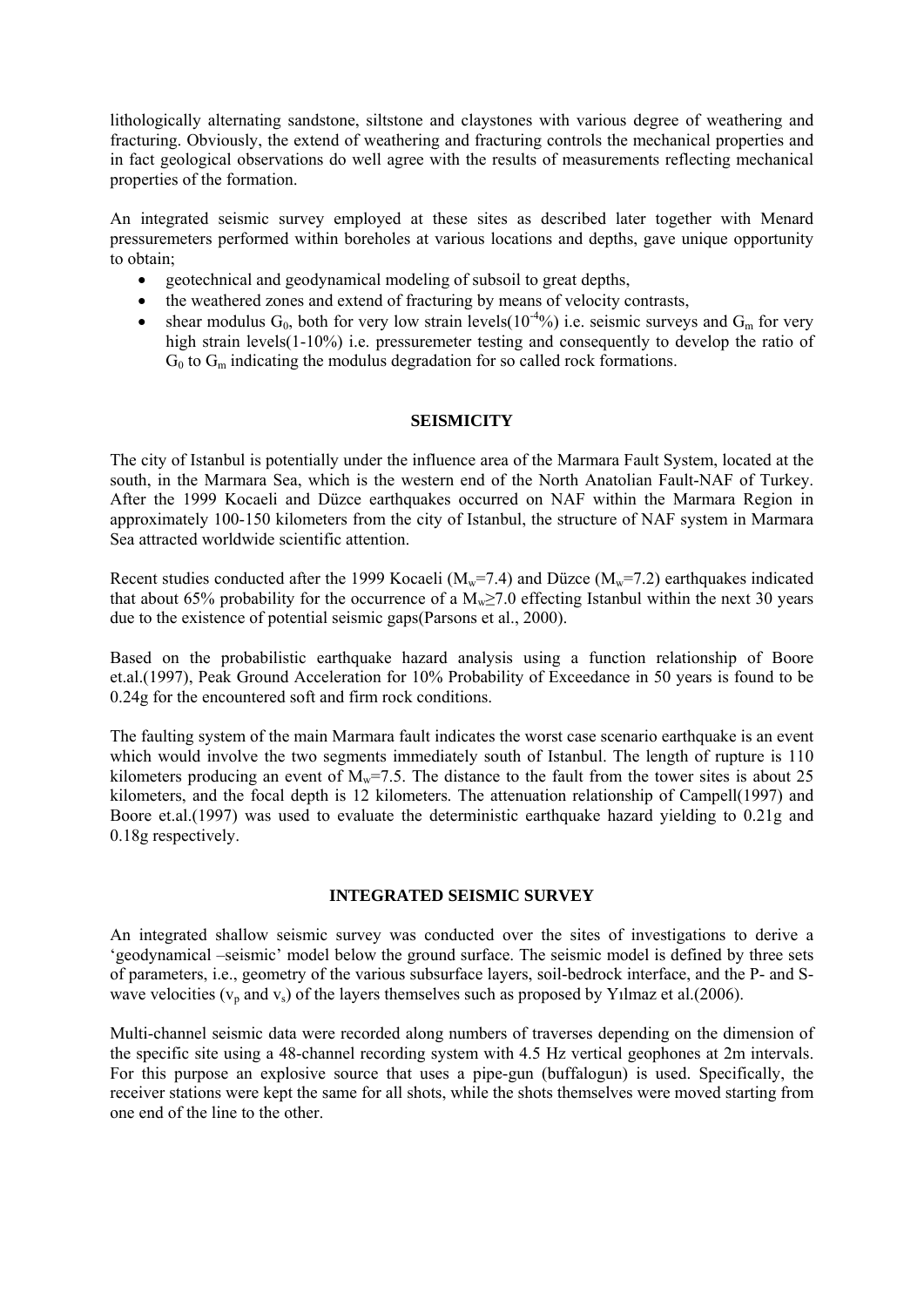#### **Analysis of Refracted Waves**

The first-arrival times picked from the shots gather by nonlinear travel time tomography to estimate a P-wave velocity-depth model along the receiver spread were analyzed as proposed by Zhang and Toksoz (1997). Starting with an initial model based on the observed (picked) firs-arrival times, the process involves iterative perturbation of the velocity-depth model and modeling of the first arrival times. The iteration is continued to derive a final, grid-based velocity-depth model until the discrepancy between the modeled and the picked times are minimized as shown in Figure 1. In all the sites, there were no ground water elevation, the perched waters and seeping waters were confined within the fractures of the foundation.



**Figure 1. Analysis of refracted waves on shot records from the Levent-Soyak Tower site Top: First-arrival times picked from the shot gathers; bottom: the P-wave velocity-depth model** 

#### **Analysis of Surface Waves**

The off-end shot record with the most pronounced dispersive surface-wave pattern was identified as shown in Figure 2, left. A plane-wave decomposition is performed to transform the data from offsettime to phase-velocity versus frequency domain as shown in Figure 3. A dispersion curve associated with the fundamental mode of Rayleigh-type surface waves was then picked in the transform domain based on the maximum energy criterion as shown in Figure 3 and inverted to estimate the S-wave velocity as a function of depth as shown in Figure 2, right for the Soyak Tower Site as proposed by Xia et al.(1999). The velocity estimation from surface seismic data represents a lateral average over the receiver spread length in contrast with the velocity estimation from borehole seismic measurements usually performed which are influenced by localized lithological anomalies and borehole conditions. Figure 2 also shows the correlation between P- and S- waves for this specific measurement.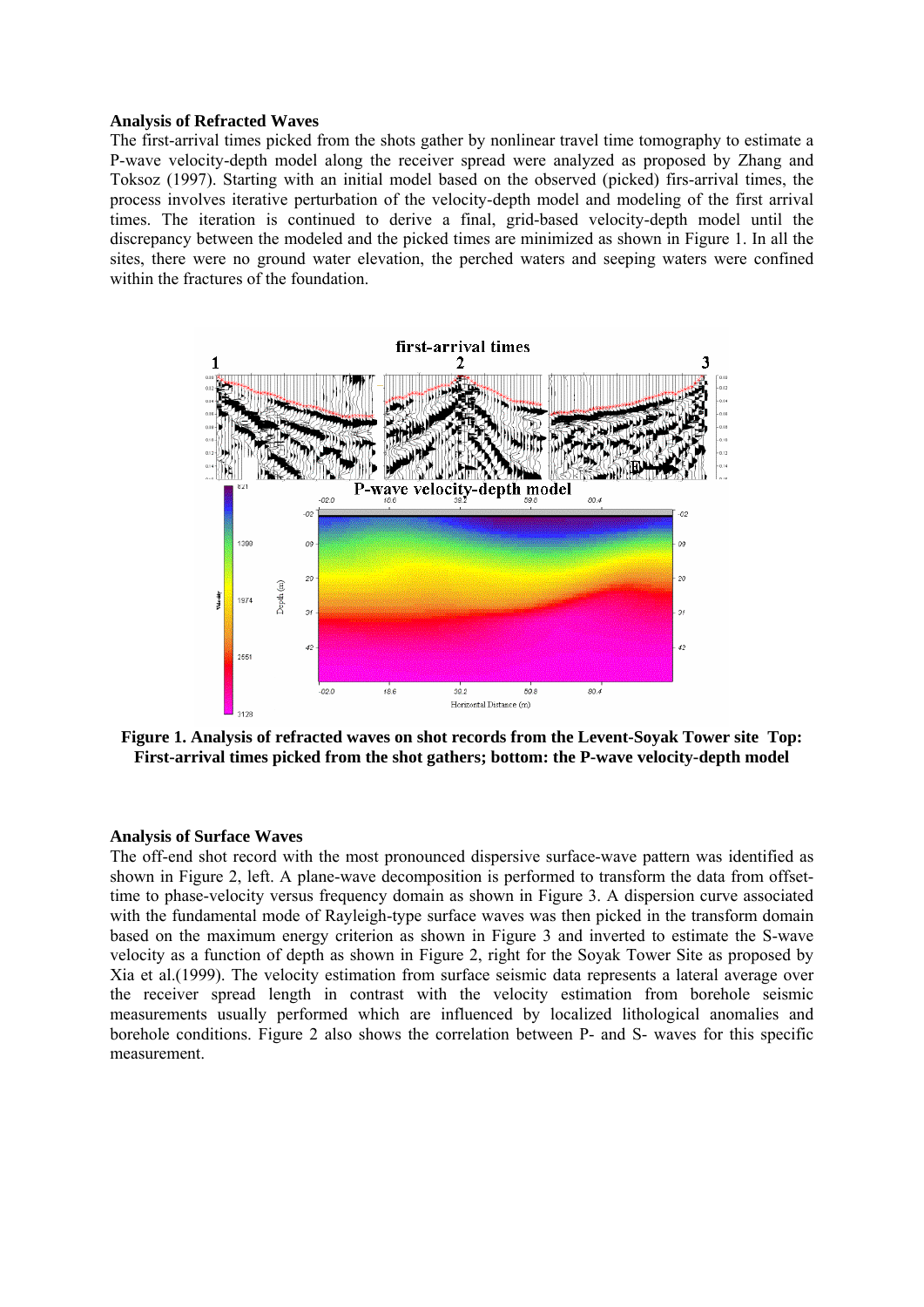

**Figure 2. Analysis of surface waves on a shot record from the Levent-Soyak Tower site. Left: surface-wave package isolated from one of the off-end shot records; center: S-wave velocitydepth profile; right: a portion of the P-wave velocity-depth model in Figure 1.** 



**Figure 3. Plane-wave decomposition of the surface-wave package shown in Figure 2 from the Levent-Soyak Tower site.**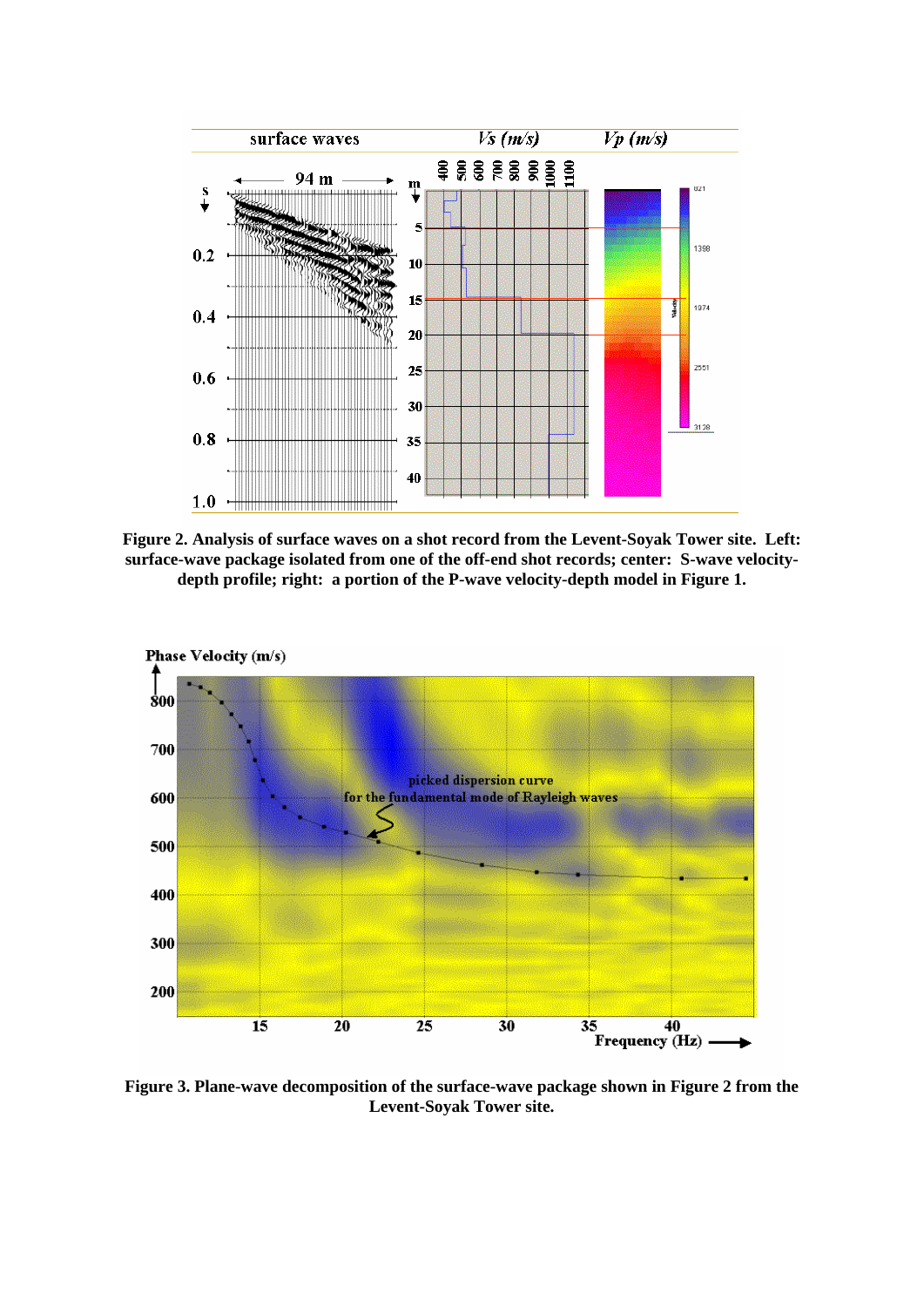#### **PRESSUREMETER TESTS**

The subsoil conditions at various sites were also determined by means of classical foundation engineering soil investigation program involving borings, sampling, in-situ measurements utilizing Menard type pressuremeter and laboratory testing.

Pressuremeter tests were conducted using up to cavity pressure of 5 MPa at various depths within predrilled boreholes. The volume change of the existing cavity as a function of applied pressure within the cavity is measured. As a result, it was possible to obtain, the pressuremeter modulus of the subsurface formation at that elevation together with the cavity strain(Baguelin F., 1978).

The modulus measured in pressuremeter test closely represents the modulus of elasticity at a certain strain level and the shear modulus,  $G_m$  could easily be determined. As a result,  $G_m$  vs. depth model could be obtained at various locations within the site. That data is often utilized in prediction of vertical displacements of foundations of the tower structure and under static dead and live loads. The magnitude of cavity strains were in the order of 10 percent in the pressuremeter testings.

On the other hand, the integrated approach for modulus measurements employing seismic (refraction  $+$ surface waves) and static (pressuremeter) tests offered an unique opportunity for the estimation of modulus degradation due to high level of strains that is known to occur as a result of static and strong earthquake loadings for the encountered soft rock formation, such an example for the Soyak Tower site given in Figure 4.



**Figure 4. An example of The Shear Modulus Degradation Ratio vs. Depth for Soyak Tower Site** 

## **TOWER SITES**

### **Maslak-Hattat Tower**

The seismic survey and the additional soil investigations employing borings and pressuremeters are conducted after excavation reaching to a depth of approximately 25.0 meters below the ground surface.

Figure 5 shows the S-wave velocity-depth profile estimated from the analysis of surface waves and a portion of the P-wave velocity-depth model that may be considered an average in the lateral direction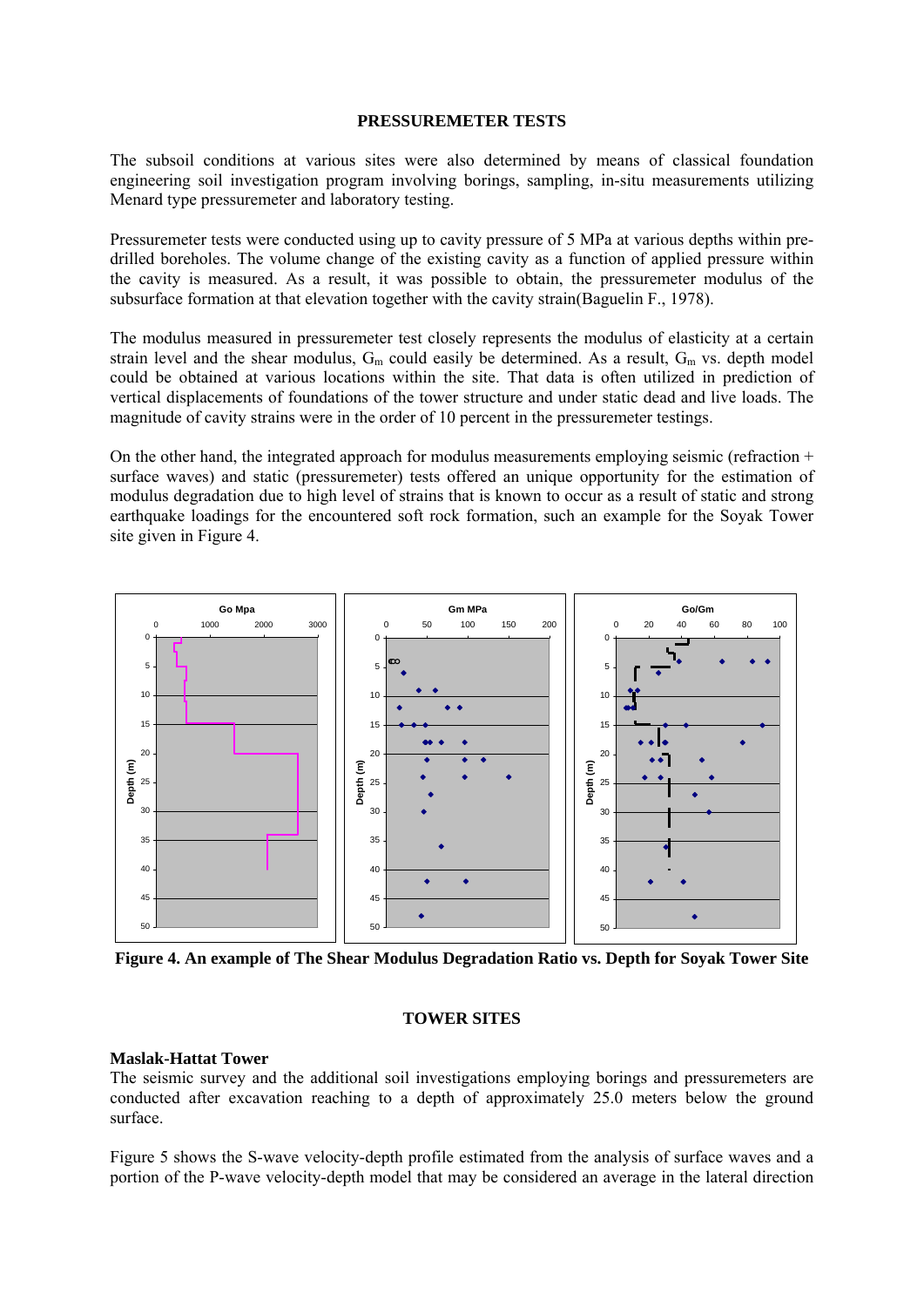estimated from the analysis of refracted waves for seismic line Kl. Similarly, the S-wave velocitydepth profile and a portion of the P-wave velocity-depth model that may be considered an average in the lateral direction for seismic line K2 is also shown. The P-wave velocity-depth model for seismic line Kl exhibits a more moderate lateral variation in velocities compared to the model for seismic line K2. Thus, the normal-mode behavior of the surface waves along Line Kl would not be as complex as the surface waves along Line K2.



**Figure 5. The combined interpretation of the P- and S-wave velocity-depth profiles along Lines K1 and K2 from the Maslak-Hattat Tower site.** 

From the velocity-depth profiles in Figure 5, note the presence of low-velocity zones within the depth interval 0-10 m. Specifically, along Line Kl, the S-wave velocity within the depth interval 5-10 m is much lower than that within the interval 0-5 m. Such velocity variations could be caused by secondary fracturing associated with tectonism or changes in lithology.

Another important observation in Figure 5 is that, within the depth interval 0-5 m, the average S-wave velocity (1,400 m/s) along Line Kl is significantly higher than the velocity (900 m/s) for the same interval along Line K2. During the field work, it was observed from an undisturbed outcrop that the rock layer within the depth interval 0-5 m has been subjected to severe fracturing. The fracture surfaces are parallel to the direction of Line Kl. The velocities in the direction (approximately coincident with the direction of Line K2) perpendicular to the direction associated with the fracture surfaces are less than the velocities in the latter direction indicating the presence of seismic anisotropy.

### **Zincirlikuyu-Çiftçiler Tower Site**

The depth of excavation will be in excess of 40.0m at this site. It should be noticed that contrary to previous one both surveys are conducted at the present ground surface. The seismic model along P2 through stations  $S_4$ ,  $S_5$ ,  $S_2$  and  $S_6$  is presented in Figure 6.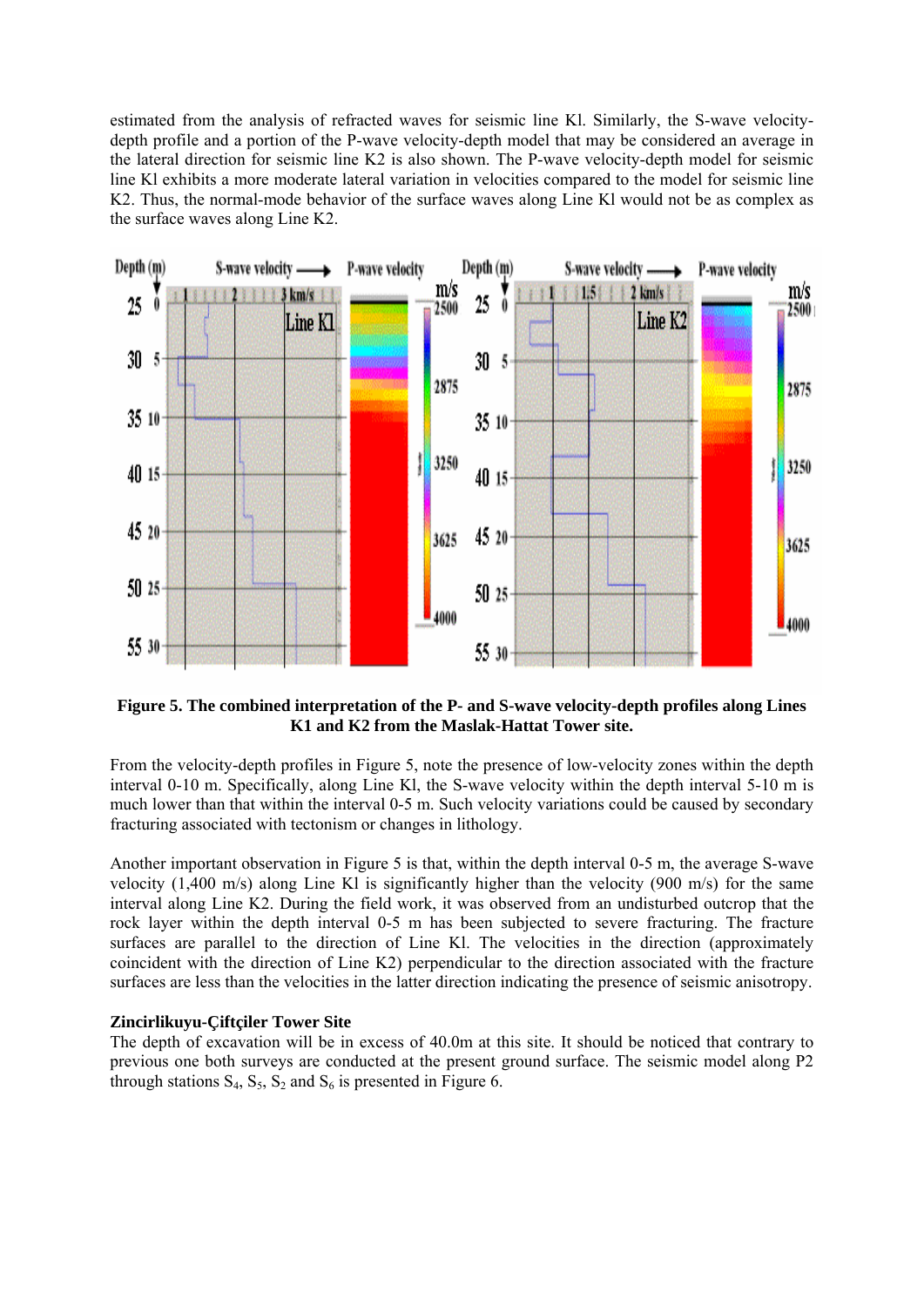

**Figure 6. Structural interpretation of the P-wave velocity-depth model for a seismic line from the Zincirlikuyu-Çiftçiler Tower site with velocity-based layer identification. D is probably a dike and gray lines denoted by F are probably faults.** 

The near-surface at the comprises three main units starting from the ground level: (1) top soil and/or fill with  $v_p$  velocities varying between 500-1,000 m/s and thickness varying between 3-18m;  $v_s$ =200-600m/s (2) heterogeneous layer with velocities varying between 1,000-2,500m/s in most parts of the site and thickness varying between 10-35m;  $v_s$ =600-1200m/s (3) homogeneous layer with velocities varying between 2,500-3,500m/s, mostly in the vertical direction, and thickness varying between 10- 20m. Below the near-surface layers is the geological bedrock with velocities exceeding 3,500m/s. Pwave velocities generally are 10-20% higher in the NS direction than the velocities in the EW direction, particularly within the third layer and bedrock. Such directional difference in velocities may be attributed to seismic anisotropy caused by fracture surfaces in the EW direction that may be present in the third layer and bedrock. The depth of the near-surface-bedrock interface varies between 20-45m. The interfaces between the near-surface units and the near-surface-bedrock interface have a prominent three-dimensional character. Some dikes and faults can also be inferred from the structural interpretation of the P-wave velocity-depth models based on velocity contrast. The variation of  $v_s$  with depth obtained at four stations, i.e.  $S_4$ ,  $S_3$ ,  $S_2$ ,  $S_6$  is shown in Figure 7.

#### **Soyak Tower Site**

Seismic modeling of this site is given in Figure 2 previously. it is seen that Vs velocities as low as 400 m/s are measured in surficial layers close to the ground surface. The average shearwave velocity to a depth of 15m is about 500 m/s and the Vs is as high as 1100m/s within the bedrock.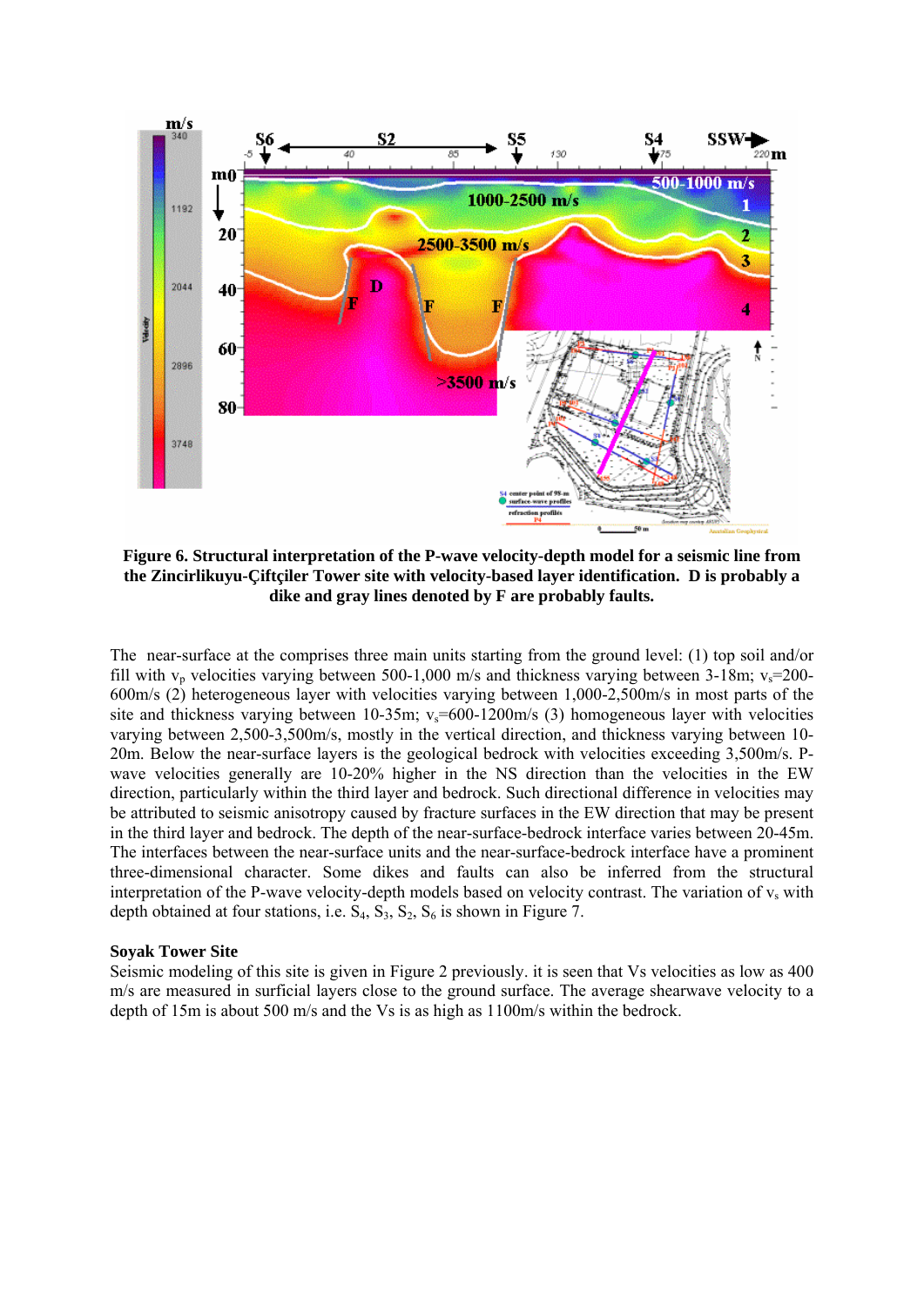

**Figure 7. The S-wave velocity-depth profiles from the Zincirlikuyu-Çiftçiler Tower site along the seismic line associated with the P-wave velocity-depth model in Figure 6.** 

### **DEFINITION OF ROCK BASED ON V<sub>S</sub> VALUES**

The  $V_s^*$  values for many strong-motion recording sites used in various ground-shaking regression attenuation relationships is poorly established. Usually, the mean shear wave velocity in the upper 30 meters  $V_s^*$  m/s is used. However, appropriate  $V_s^*$  m/s values for various subjective site descriptions currently are being debated as shown at the Table 1.

| Table 1. Definition of Son Formation Dased on Ve Values |              |         |           |           |       |  |
|---------------------------------------------------------|--------------|---------|-----------|-----------|-------|--|
| Reference                                               | $Vs^* (m/s)$ |         |           |           |       |  |
|                                                         | Weak Soil    | Firm    | Soft Rock | Firm Rock | Hard  |  |
|                                                         |              | Soil    |           |           | Rock  |  |
| Borcherdt, 1994                                         | 150          | 290     | 540       | 1050      | 1620  |  |
| Boore et al., 1997                                      | < 180        | 180-360 | 360-750   | >750      |       |  |
| <b>BSSC, 1998</b>                                       | < 180        | 180-360 | 360-760   | 760-1500  | >1500 |  |
| Willes and et al., 2000                                 |              | 289     | 372       | 724       |       |  |
| Frankelet et al., 2000                                  |              |         |           | 760       |       |  |
| Campbell and Bozovgnia, 2003                            | 163          | 301     | 372       | 718       |       |  |

Table 1. Definition of Soil Formation Based on  $V_s^*$  Values

Based on the table given modeled greywacke formation in three different tower sites could be described as soft rock/firm rock, considering that average  $V_s^*$  value were 820 m/s for the three sites considered.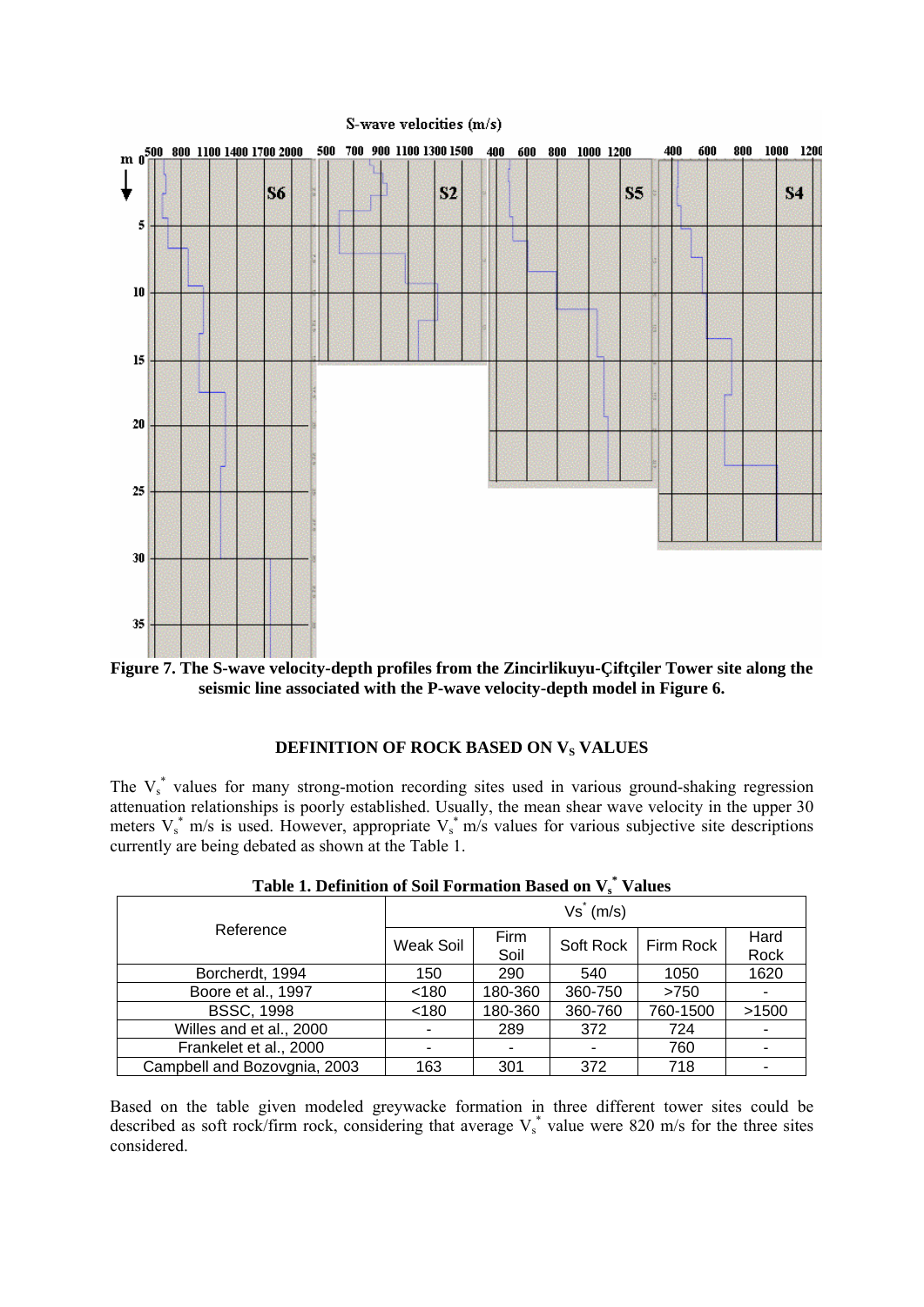#### **MODULUS DEGRADATION**

The modulus degradation values have been determined for the soils in the past by various authors. However, almost no data exists for the rock conditions. However, present study gave the opportunity to determine such ratio for the soft/firm rock conditions. The modulus ratios for the subject three sites are presented in Figure 8. It may be seen that closer to ground surface 0-30m for pertinent soft rock conditions the ratio is about 30 to 50, on the other hand, for deeper layers,  $30^+$  m, pertinent firm rock conditions the ratio is about 50-200. Based on the previous studies and this study, table 2 is recommended to be used for shear modulus degradation ratios for various soil/rock conditions.



**Figure 8. The Shear Modulus Ratios For Subject Three Site for Soft/Firm Rocks** 

|                              | $\overline{\phantom{a}}$ |                       |  |  |  |
|------------------------------|--------------------------|-----------------------|--|--|--|
|                              | Modulus Ratio, $G_0/G_m$ | References            |  |  |  |
| Loose-Medium Sand(Dr=30-75%) | $10 - 20$                | Seed and Idriss, 1970 |  |  |  |
| Dense Sand(Dr=75-100%)       | $20 - 25$                |                       |  |  |  |
| Cemented sands               | 30-50                    | Wang, 1986            |  |  |  |
| Soft Rocks                   | 30-50                    | <b>Present Study</b>  |  |  |  |
| Firm Rocks                   | $50-200$                 |                       |  |  |  |

**Table 2. Recommended Shear Modulus Degradation Ratios**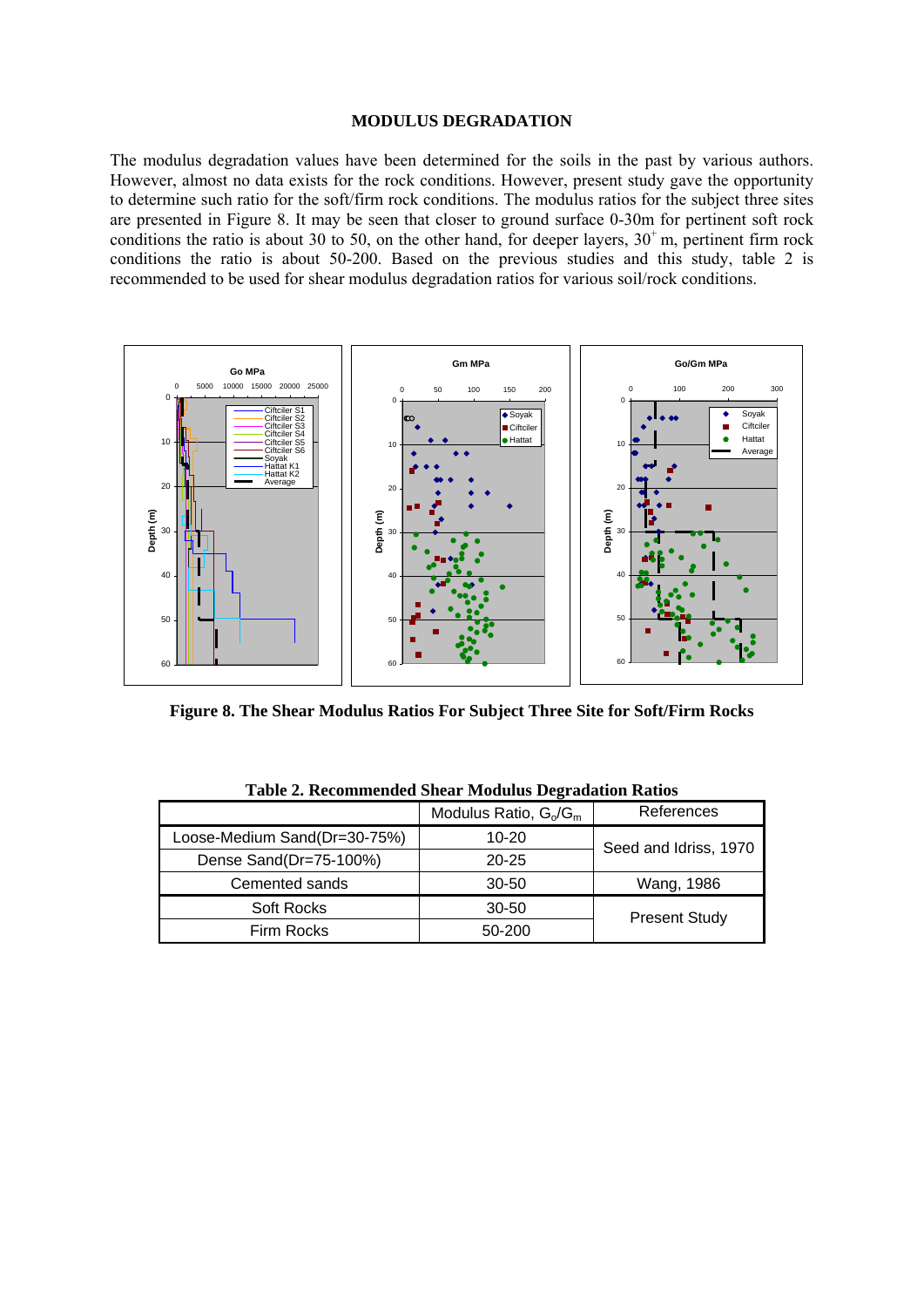#### **SUMMARY AND CONCLUSIONS**

- The integrated seismic survey described in this paper utilizing both refraction and surface wave measurement techniques gave a good opportunity to obtain the seismic modelling in the soft/firm rocks.
- The integrated approach involving both seismic survey for very low strain levels and pressuremeter tests for very high strain levels permit the determination of shear modulus degradation ratio for the encountered soft and firm rocks.
- Based on the results of this study together with previous studies, it is seen that the shear modulus degradation increases with the material brittleness. In other words, the ratio is as low as 10-25 for loose to dense sands and as high as 30-50 for soft rocks and 50-200 for firm rocks. These results suggest that, during strong earthquakes, comparatively there will be a great reduction even much higher in the stiffness (modulus) of the bedrock as well as in case of soil formations.

#### **ACKNOWLEDGEMENT**

We would like to thank to Zemin Etüd ve Tasarım A.Ş. and Zetaş Zemin Teknolojisi A.Ş. for providing the pressuremeter data, and to Anatolian Geophysical A.Ş. for providing the seismic modeling data for the subject three tower sites. Special thanks are due to ARUP Consulting Engineers for their kind cooperation and constructive criticism who were participated in the design of Soyak and Çifçiler Towers. We would also give our special appreciation to geotechnical engineers, Messrs Kayhan Aykın, Hamdi Yılmaz and Şahin Atmaca all from Zetaş Zemin Teknolojisi A.Ş. for their help in preparation of the manuscript.

#### **REFERENCES**

Baguelin F. et al., *The Pressuremeter and Foundation Engineering*, Trans Tech Publications, 1978

- Boore D.M. et al., "Equations for Estimating Horizontal Response Spectra and Peak Acceleration from Western North America Earthquakes: A summary of Recent Work," *Seismological Research Letters*, Vol.68, No.1, pp.128-163, 1997
- Borcherdt R.D., "Estimates of Site-Dependent Response Spectra for Design (Methodology and Justification)," Eartquake Spectra, Vol. 10, p. 617-653
- BSSC(1998),"Edition NEHRP Recommended Provisions for Seismic Regulations for New Buildings and Other Structures, Parts I and II," *FEMA 302/303*, Washington D.C., 1977
- Campell K.W., "Emprical New Source Attenuation Relationships for Horizontal and Vertical Components of Peak Ground Acceleration, Peak Ground Velocity, and Pseudo-Absolute Accelerations Response Spectra, Seismeological Research Letters, Vol. 68, No. 1, 1997
- Campell K.W. and Bozovgnia Y. "Updated Near-Source Ground Motion Attenuation Relations for The Horizontal and Vertical Components of Peak Ground Acceleration and Acceleration Response Spectra," *Bulletin of the Seismological Society of America*, Vol. 93, 2003
- Dobry R. and Vucetic M., "State of the Art Report: Dynamic Properties and Response of Soft Clay Deposits," *Proc. Int. Symp. On Geotechnical Engineering of Soft Soils*, Vol.2, p.51-87, 1987
- Frankelet A. et al. "USGS National Seismic Hazard Maps," *Earthquake Spectra*, Vol.16, No.1, p.1-19, 2000
- Parsons T.S. et al., « Heightened Odds of Large Earthquake Near Istanbul: An Interaction Based Probability Calculation," Science, 288, p. 661-665, 2000
- Seed H.B. and Idriss I.M., "Soil Moduli and Damping Factors for Dynamic Response Analysis," ReportNo.EERC 70-10, University of California, Berkeley, 1970
- Wang V.D., "Investigation of Constitute Relations for Weakly Cemented Sands," Ph.D. Thesis, University of California, Berkeley, p.293, 1986
- Willis, C.J. et al., "A site-Conditions Map for California Based on Geology and Shear-Wave Velocity."